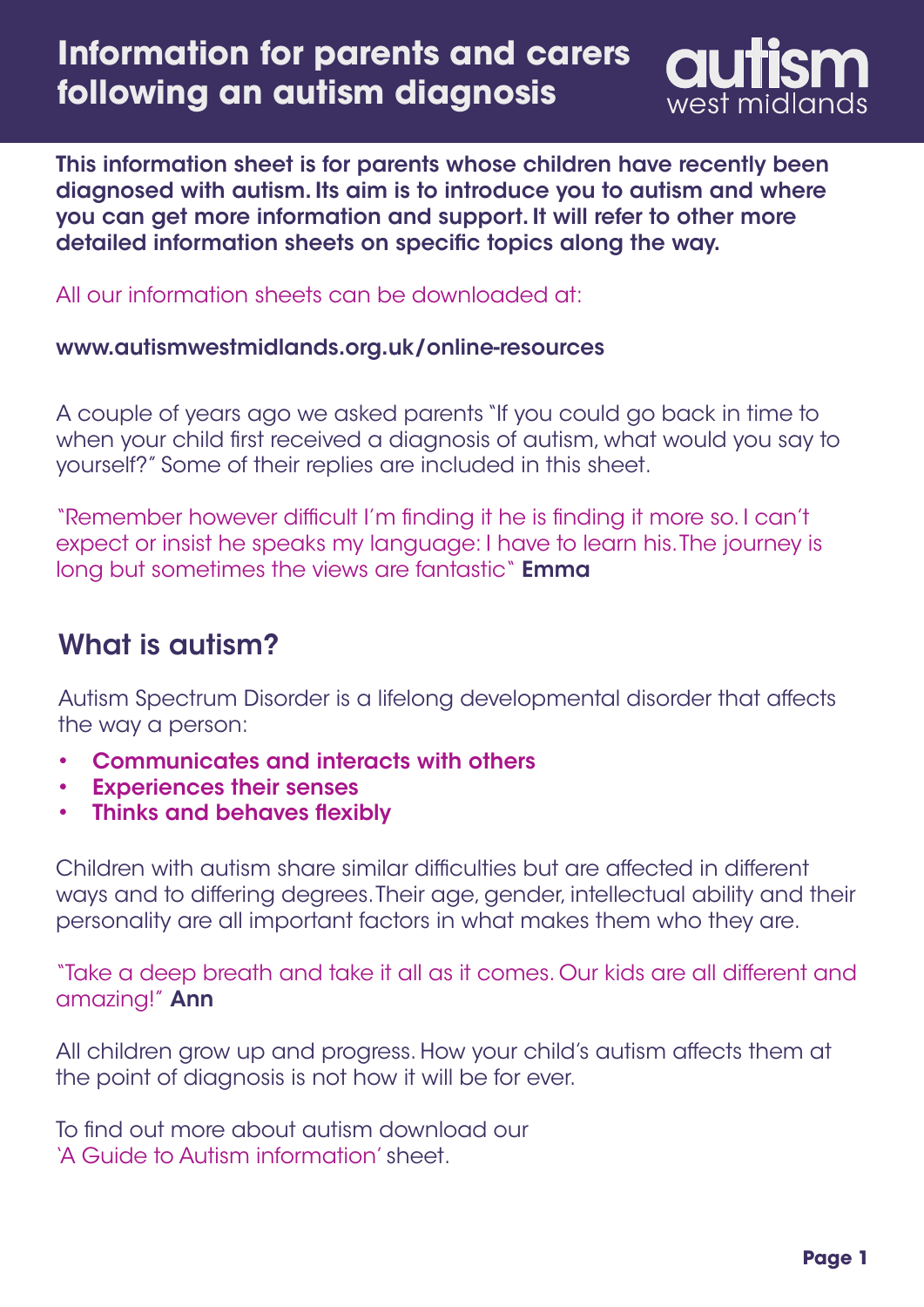

## Coming to terms with a diagnosis

Receiving an autism diagnosis for your child can be a shock. Even if you have had to fight for a while, when the diagnosis is made, it can produce mixed emotions.

There is no right or wrong way to feel about your child being diagnosed. Feelings may include sadness, anger, relief, denial, guilt, frustration, fear and grief. These emotions may change each day.

"Don't give up…the tears of shock and upset when you first get that diagnosis turn into tears of pride and joy when your child takes massive steps that other parents take for granted." Sarah

Everyone's experience is different; some individuals go through a grieving process, whereas others don't experience this. Mums and dads and other family members may react in different ways. Again there is no right or wrong way to feel.

Some people take a long time to understand autism, including partners and family members. You can sometimes help this by finding written material you can share with them.

"When you have a child you have lots of dreams for that child. When you find out things aren't exactly as you thought it's not the end it's just different. My son is 14 now. I wouldn't have him any other way. I've learnt a lot as he has grown." Jane

If you are struggling to move on from your initial feelings you may want to seek professional help. Your GP can refer you to a counsellor.

For many parents talking to others who have been through the same mixture of emotions can be helpful.

At the end of this information sheet there is information about finding support in your area.

"Don't despair – adjust your views on life – autism makes you appreciate each piece in the puzzle rather than looking at the full picture. Don't let anyone make you or your child feel less able to succeed in life" Julie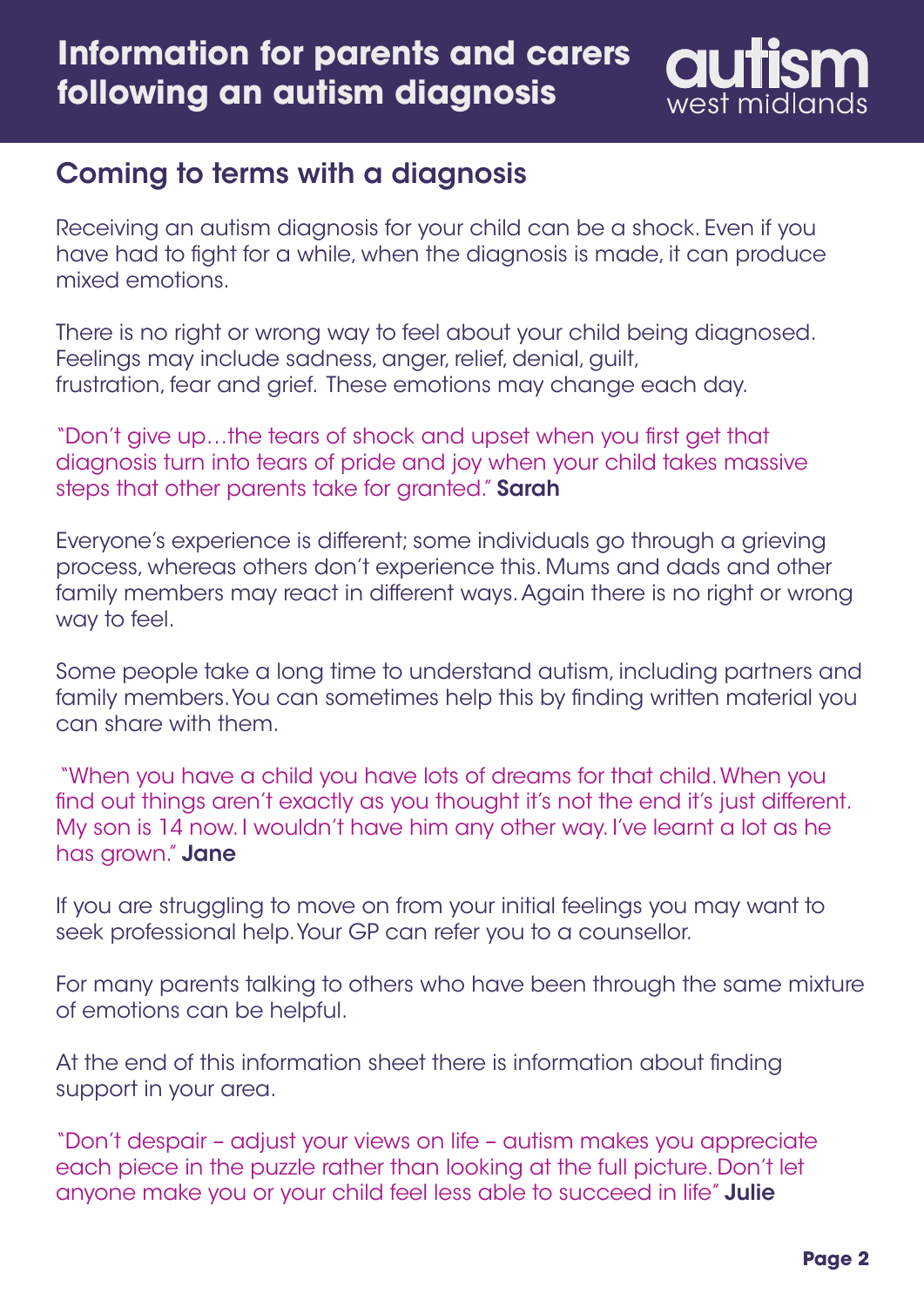

## Autism and other conditions

For some children autism is their only diagnosis but for others they may have already received a diagnosis of another condition such as:

- Speech and language delay •
- Learning disability/difficulty or global delay •
- Sensory processing disorder •
- Attention deficit hyperactivity disorder (ADHD) •
- Development co-ordination disorder (DCD) / dyspraxia •

For other children autism is their first diagnosis and other diagnoses may follow. There is a higher incidence of other neurological conditions accompanying autism so many children will have more than one diagnosis.

There are lots of names used to describe autism such as autism spectrum condition (ASC), autism spectrum disorder (ASD), high functioning autism and Asperger syndrome. In recent years the different labels have been brought under the one diagnosis of autism spectrum disorder and children who receive a diagnosis now are usually diagnosed with autism spectrum disorder.

Although all children with autism are unique, they can be viewed as showing one of a number of behavioural profiles. One behaviour profile that is increasingly being identified is the Pathological Demand Avoidance profile (PDA). There are big differences in the recognition of PDA between local areas.

To find out more about PDA download our PDA information sheet or visit: [www.pdasociety.org.uk](https://www.pdasociety.org.uk)

"Educate yourself and those around you as much as possible about autism. You know your child best!" **Annette** 

### Living with autism

"Take a deep breath before reacting! Fight one battle at a time! Work as a team – conflict creates confusion! Find out about how autism affects YOUR child! Find ways to recharge your batteries! Behaviour is ALWAYS communication! Be proud!" Paula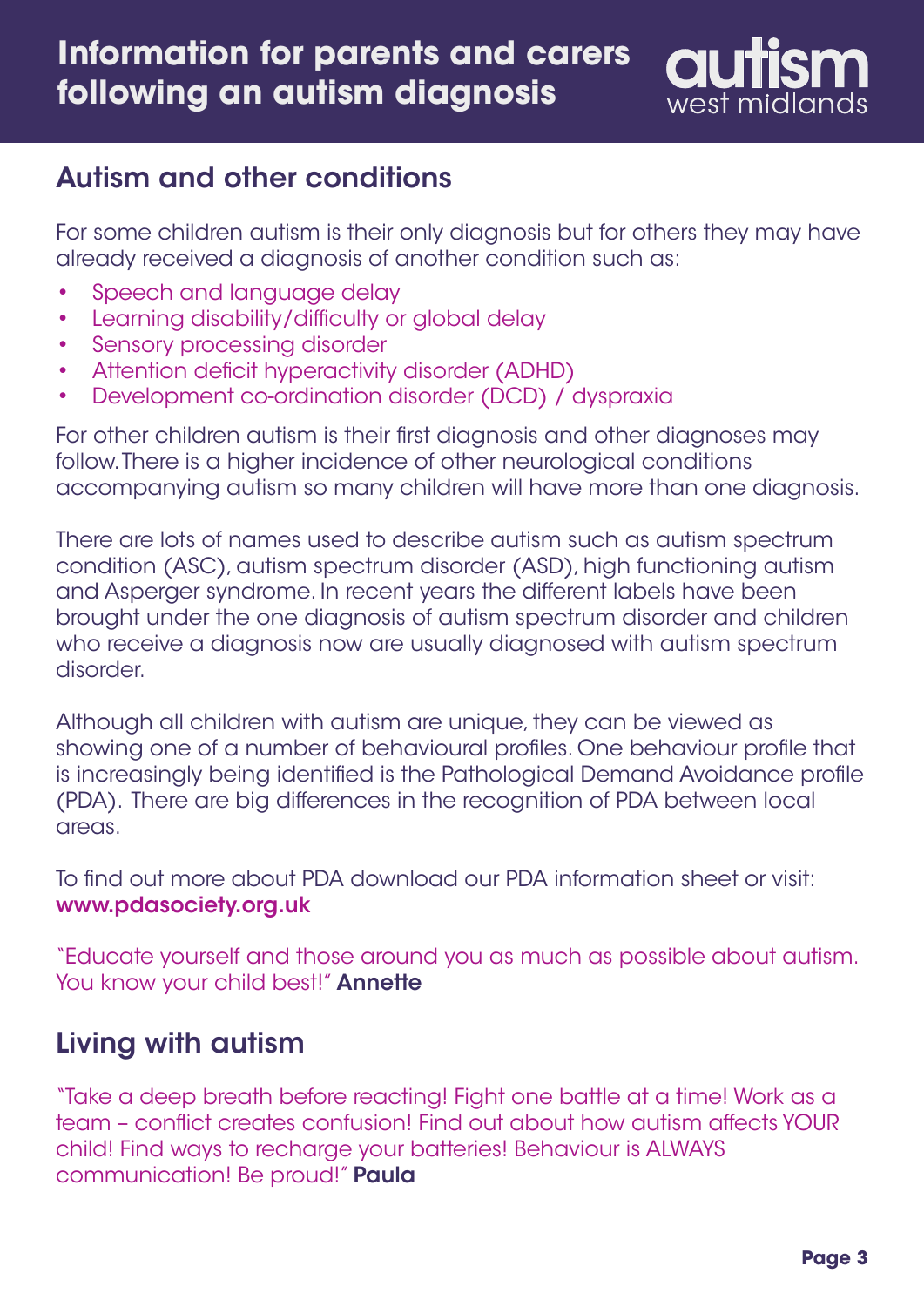Family life with a child with autism can be a challenge. You may have to adjust the way you do things as you learn more about how autism affects your child. This can impact on other family members especially siblings.

Our other information sheets have detailed information on specific difficulties that families often face such as behaviour, sensory, sleep and diet.

Attending training courses alongside other parents who have similar experiences is a great way to understand your child better. See below for information about where Autism West Midlands runs courses but you may find other providers in your local area too.

Support from other parents can also be beneficial. This can be by attending local support groups or via one of the many social media groups set up by other parents.

Your other children may need support too. Some areas run sibling groups or children may be able to access support through their school.

You may find you have lots of meetings with professionals and school staff to attend. Be prepared for these meetings, take notes with you and remember you know your child better than they do.

"Never give up on what you believe, you know your child. Listen to people's advice, you don't always have to take it but people are there for you." **Alison** 

"I have learnt now that there is light at the end of the tunnel. I am coming out on top with my lad. I take the rough with the smooth!" Jayne

#### Services and support

Autism West Midlands offer a number of services to families across the region. Unfortunately due to funding conditions there is variability about what we offer in different areas but some of our services are available to all.

"Find out more, fight for what your child needs and love them whatever! Join support the groups. I did and now my son is 14 and growing into a lovely young man" Ruth

west midlands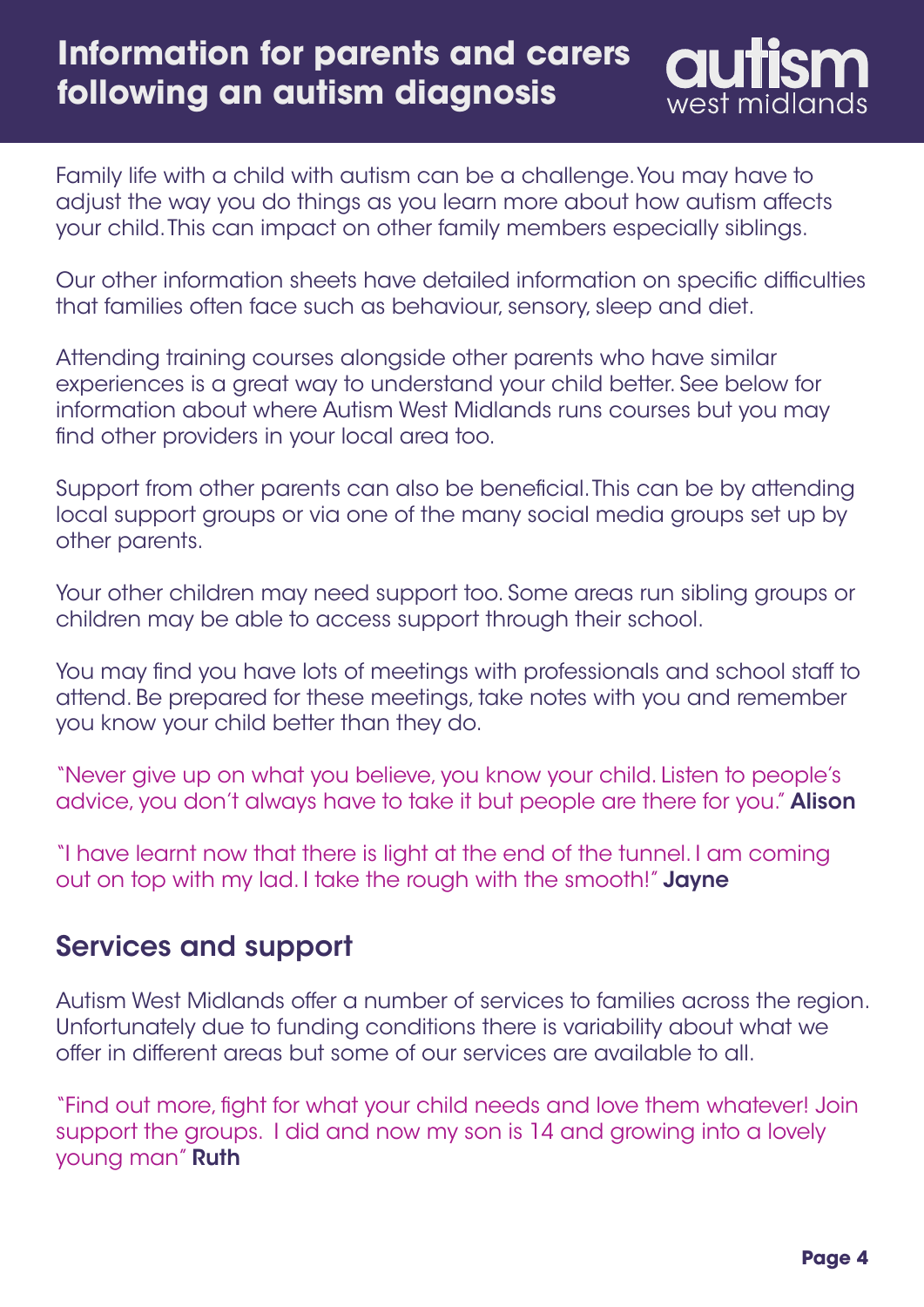west midlands

Our information helpline is available to anyone across the West Midlands and offers a listening ear, information and signposting to local services.

Our website has a range of information sheets and visual resources to download.

Our Birmingham based team offer advice appointments and support groups in community based venues in Birmingham and the Black Country, training courses for parents in our Birmingham office and activities and trips for families. Although located in Birmingham these activities can be accessed by any family regardless of where they live.

In Shropshire and Sandwell we are commissioned by the local authority to offer services for families who live in these areas only. Our locally based teams offer advice appointments, family outreach, parent training courses, support groups and family activities.

In Solihull we are part of the SOLAR service (Emotional Health and Wellbeing Service for children 0-19). We offer advice appointments, parent training and children's workshops to families known to the SOLAR service.

To find out what is on offer in your area contact the Helpline or visit the events pages on our website:

#### [www.autismwestmidlands.org.uk/events](https://www.autismwestmidlands.org.uk/events/)

"Be optimistic and believe they can achieve anything they want to. My son is nearly 20 now and was written off by just about everybody. He now has GCSEs, works full time, has a girl friend and a busy social life" Lisa

#### Information in your area

### The Local Offer

Under Special Educational Needs and Disability (SEND) Law each local authority must publish and keep under review information about services available for children and young people with SEND aged 0-25. This is called the Local Offer. In most areas this is in the form of a website. Search for your local authority and "local offer" using an internet search engine to find yours.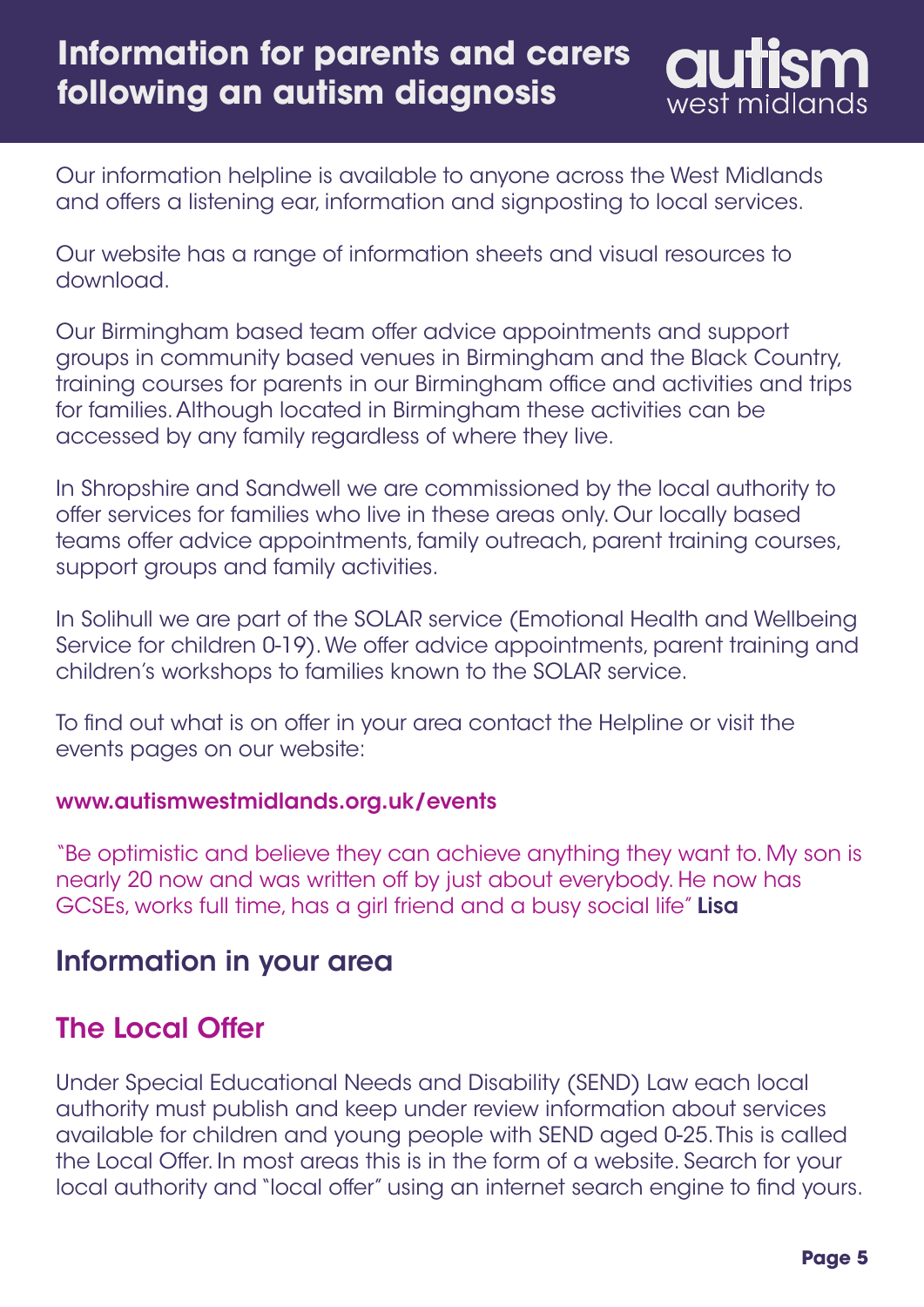

#### Autism West Midlands Helpline

Our information helpline may be able to signpost you to services and support groups in your local area.

Contact 0121 450 7575 or [info@autismwestmidlands.org.uk](mailto:info%40autismwestmidlands.org.uk?subject=) to speak to a helpline adviser.

# **GENERAL**

## **Contact**

Contact (previously called Contact a Family) is a charity that supports families with disabled children by offering guidance and information.

Their website has information pages on a range of topics including, medical, education, social care, health, financial, work and child care:

#### [www.contact.org.uk](https://contact.org.uk/)

Their national parent helpline can be contacted on 0808 808 3555 or helpline@contact.org.uk

Their local West Midlands office offers local information and runs a programme of training workshops across the region.

Contact 0121 274 0437 or westmids.office@contact.org.uk

### **Cerebra**

Cerebra offers information, advice and support to families who have children with "brain conditions" who are under 16 years. They have a range of information sheets to download and have a specific service to help with families struggling with sleep disorders.:

[www.cerebra.org.uk](https://www.cerebra.org.uk) / Email: [info@cerebra.org.uk](mailto:info%40cerebra.org.uk?subject=)

Helpline: 0800 328 1159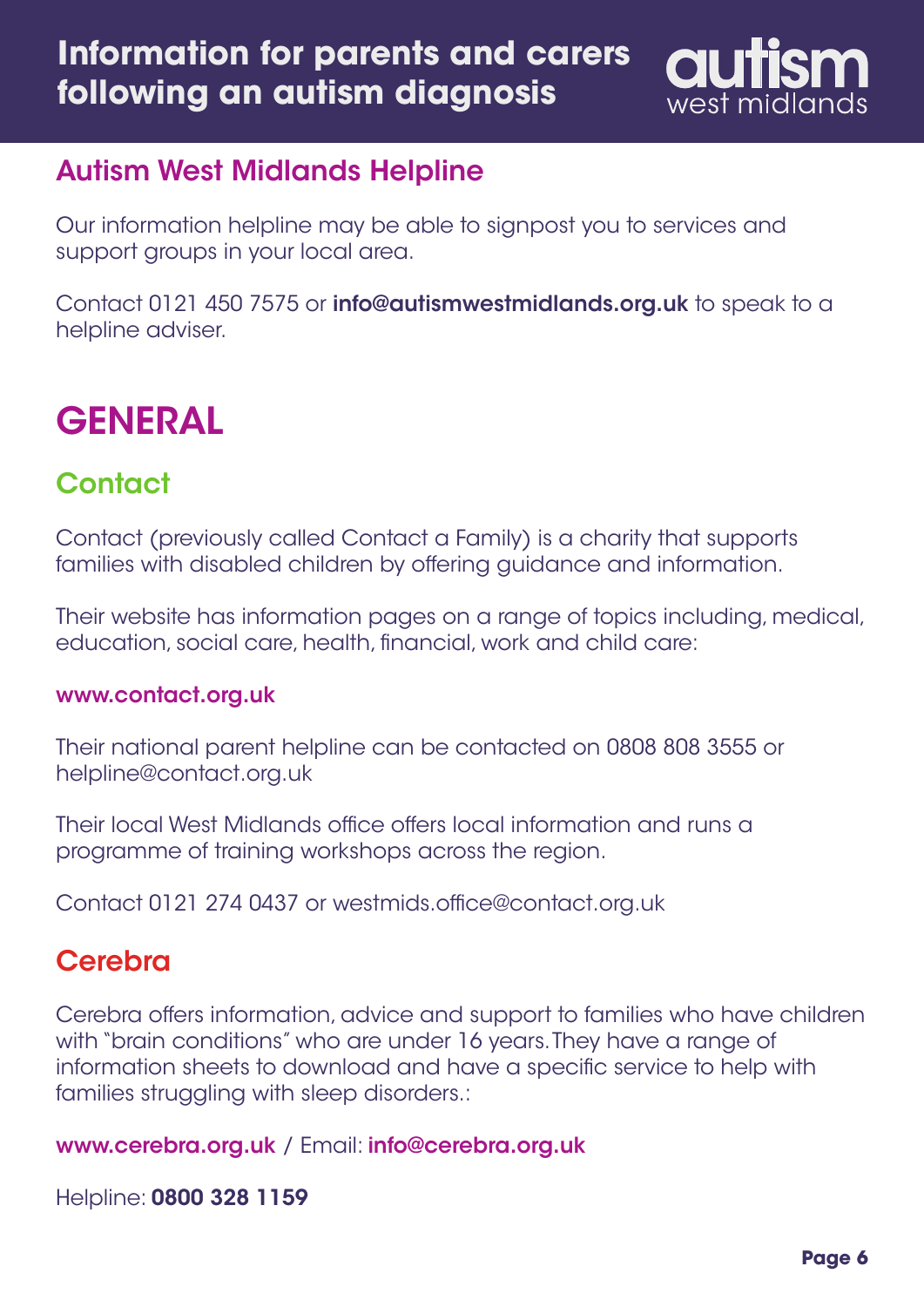

# **EDUCATION**

## Independent Advice and Support Service (IASS)

There should be an IASS in every local authority area. They are free, impartial and confidential services which offer advice and support on issues relating to children with special educational needs and disabilities 0-25 years (SEND).

Prior to 2014 they were called Parent Partnership Services; however since the change to IASS, in additional to information and support on special educational needs they also support on health and social care issues.

To find your local IASS you can use the following link:

www.[councilfordisabledchildren.org.uk/information-advice-and-support-services-network](https://councilfordisabledchildren.org.uk/information-advice-and-support-services-network)

## IPSEA

IPSEA (the Independent Panel for Special Education Advice) provides free legal advice and support for parents of children with SEND.

Their website has lots of information, legal guides and template letters you can download, and their helpline offers advice and support:

[www.ipsea.org.uk](https://www.ipsea.org.uk/)

## Autism Education Trust (AET)

The AET offers support and training to schools but also has information on their website for parents and a kidzone with information aimed at young people.

#### [www.autismeducationtrust.org.uk](https://www.autismeducationtrust.org.uk/)